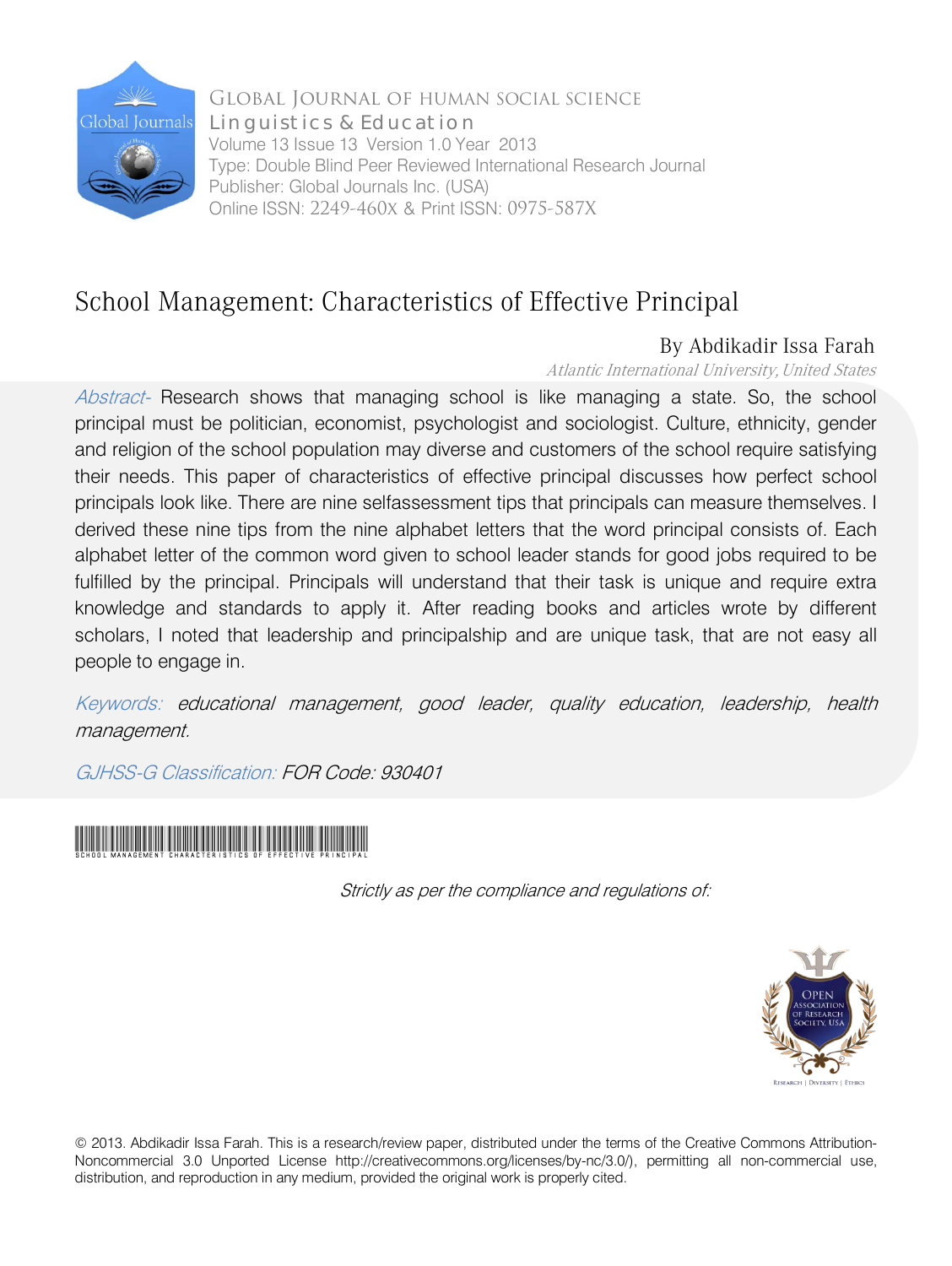# School Management: Characteristics of Effective Principal

Abdikadir Issa Farah

Abstract- Research shows that managing school is like managing a state. So, the school principal must be politician, economist, psychologist and sociologist. Culture, ethnicity, gender and religion of the school population may diverse and customers of the school require satisfying their needs. This paper of characteristics of effective principal discusses how perfect school principals look like. There are nine selfassessment tips that principals can measure themselves. I derived these nine tips from the nine alphabet letters that the word principal consists of. Each alphabet letter of the common word given to school leader stands for good jobs required to be fulfilled by the principal. Principals will understand that their task is unique and require extra knowledge and standards to apply it. After reading books and articles wrote by different scholars, I noted that leadership and principalship and are unique task, that are not easy all people to engage in.

 from them. The principal is the corner stone of the school and plays important role on development of education programs. I see that it is necessary to equip principals with knowledge and skills to interact multiple changes and complex task of managing human being. Schools are the mirror of the life and birthplace of human resource so leaders of schools must be familiar with management skills and leadership styles. The main objective of the schools is to produce creative leaners who will be leaders of tomorrow; hence principals must be role models that students and other people in the schools will learn

Keywords: educational management, good leader, quality education, leadership, health management.

#### I. Introduction

he positive characteristics of good principal cannot be summarized into nine letters, but I thought that each letter of the word given to the school leader The positive characteristics of good principal cannot<br>be summarized into nine letters, but I thought that<br>each letter of the word given to the school leader<br>(principal) stands for unique task that can be measured of the quality of good school leader.

Leadership is a complex task and requires knowledge, experience and good skills. There is no generic definition of school principal but it concerns practices and operations of educational management. The field of educational management relates varying approaches and established disciplines including economics, general management, psychology, sociology and political science.

Good health management is expected to produce planned work done with the help of assigned people, within the allocated budget and within the given deadlines.

Author: Atlantic International University, United States e-mail: diirshe39@yahoo.co.uk

Education institutions require management to plan, organize, direct, control and evaluate day to day activities to accomplish education goals through coordination education personnel and allocated budgets.

In this paper, I want to explain my understanding the positive characters of school principal and principal's role. I will discuss what each letter of the common noun (principal) given to the school leader stands for. This does not mean that there are agreed definitions assigned to each letter but is my innovative way that would suggest other scholars to add their thoughts.

### II. Characteristics of Effective PRINCIPAL

"A central part of being a great leader is cultivating leadership in others." [16]

Principal is the leader and manager of school but this task needs experience and knowledge to differ from others. In this paper I suggest to measure characteristics of perfect school principal the nine letters of the word "principal" comprises.

P- Plans school activities and provides guidelines- "Planning is defined as a process of setting objectives and determining what should be done to achieve them. It is a decision-making activity through which, managers act to ensure the future success and effectiveness of their institutions and departments as well as themselves".

Planning helps educational managers to anticipate problems and opportunities, to think forward and to contribute efficacy of other managerial functions. Thus, "planning is a role of effective principal to provide a basis for control in a school and set priorities to focus their emergencies on important things first. The effective principle also focuses the attention of the teachers on objectives that can give a performance oriented sense of direction to the school". [Priadi Surya 2011] "The process of educational management consists of three basic functions, namely planning, implementing and controlling. A manager uses these functions to achieve educational organization goals and objectives."

R- Respects the wishes of the school population, replies their requirements and listens-This means that the effective principal responds the enquiries of the school populations (i.e. teachers, students,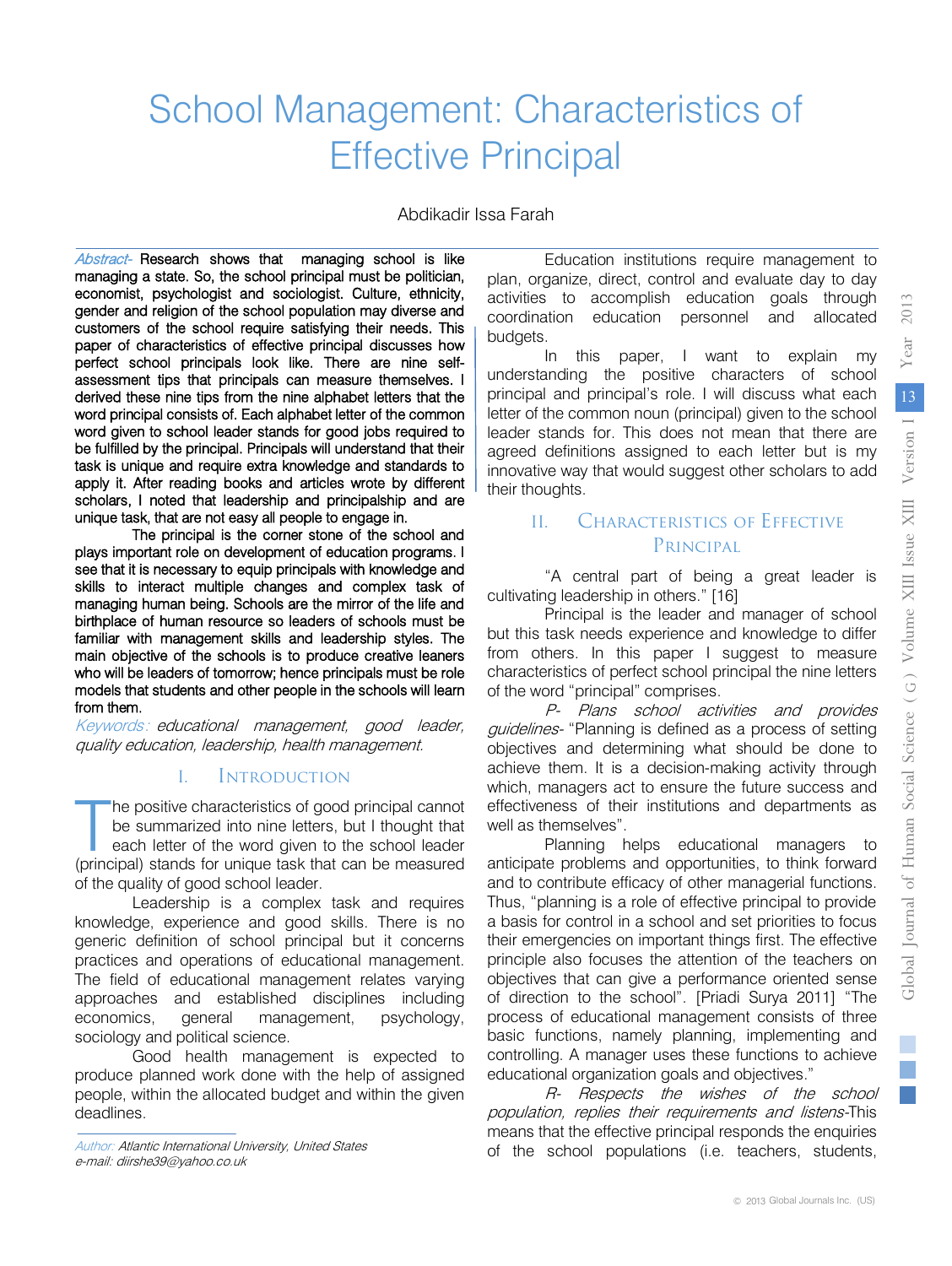parents and other staff of the school) and listens their complaints. This is the characteristics of Total Quality Management Organization and the relations of the school population will be positive when the customers are listened and provided their requirements. "The power of knowledge management, particularly when compared to other changed efforts, it that it maintains focus on people-on faculty, staff and students-and their needs" [6]

Indicates and commands school population and never dictates orders- One of the leadership traits is to lead people in the organization through recommendations. The perfect leader does not impose hard orders to the staff but gives them mentoring and advice and staffs are delightful all the time. Like this, effective principal provides instructions and directions to the school populations and invites them to participate in developing education programs. "Principals play a major role in developing a "professional community" of teachers who guide one another in improving instruction."[16]

N- Networks to the school population and makes timely contacts- The effective principal has networking skills and makes early contacts with the school population. She/he is not passive but is proactive and aware what is going internal and external of the schools. "Co-ordination is the process whereby two or more people/organisations work together to deal collectively with a shared task. The responsibility for coordination may be assigned to a single individual or a team/group of individuals, in consultation with all the parties concerned. Co-ordination would the major responsibility of a project coordinator, heading a project team."[3]

C- Consults with school population and conducts constructive changes- The perfect principal consults with the people in the school and initiates constructive changes. He or She accepts the suggestions and good ideas from people, creates atmosphere that letting all participate in school development. "Paternalistic form is where the manager makes decisions in the best interests of the employees rather than the organization. The manager explains most decisions to the team members and ensures that their social and leisure needs are always met. This can help balance out the lack of staff motivation caused by an autocratic management style.

Feedback is again generally downward; however feedback to the management will occur in order for the employees to be kept happy. This style can be highly advantageous, and can engender loyalty from the employees, leading to a lower staff turnover, thanks to the Management Structures emphasis on social needs."[10]

Instructs school population and accepts new ideas-The effective principal instructs people and accepts their ideas. He or She makes appropriate

transformations and information that enable school people to achieve assignments required.

P- Participates in school activities and encourages teamwork- The effective principal participates in school activities and encourages team work. She or He does not make decisions alone but asks people what to do, how to do, when to do and approves their suggestions. "One or more processes in which an individual or group takes part in specific decision-making and action, and over which they may exercise specific controls. It refers specifically to processes in which primary stakeholders take an active part in planning and decision-making, implementation, learning and evaluation. This often has the intention of sharing control over the resources generated and responsibility for their future use." [13] "Team members have the experience and creative thinking that will be needed to ensure attainment of each deliverable."[15]

A- Attracts school population and motivates them to learn and teach hard- The effective principal attracts school population and motivates them to learn and teach hard. He or She motivates slow learners and rewards hard working and talented ones." A positive school culture is the underlying reason why the other components of successful schools were able to flourish. For example, one principal seeking ways to increase reading comprehension asked for and valued teacher suggestions. As a result, suggestions were developed into action plans that were then implemented. Because the principal valued the expertise of the teachers and allowed the latitude to try new approaches, an unbroken cycle of continuous improvement was observed in the building. The culture was one where the teachers felt their opinions mattered and felt comfortable enough to take risks and try new methods. Therefore, the positive culture the principal created enabled continuous improvement to occur." [14]

L- Leads school population to the right direction and learns from them-The effective principal leads school to the right direction and learns from other people. He or She follows planned steps and considers feedback from external and internal of the school to make supporting modifications and necessary changes. School principal is the manager of school programs, and interact directly with other stakeholders of school. [Marcus D. Ingle, 2009] "Communication between the manager and other stakeholders must flow in both directions. The manager should know, and be an active participant,wherever feasible, in establishing why the project is being undertaken."

#### III. General Discussion and Analysis

Findings of my research show that school principal contacts more people than any other person. The school principal has relations with parents, teachers, students, and non-teaching staff in the school,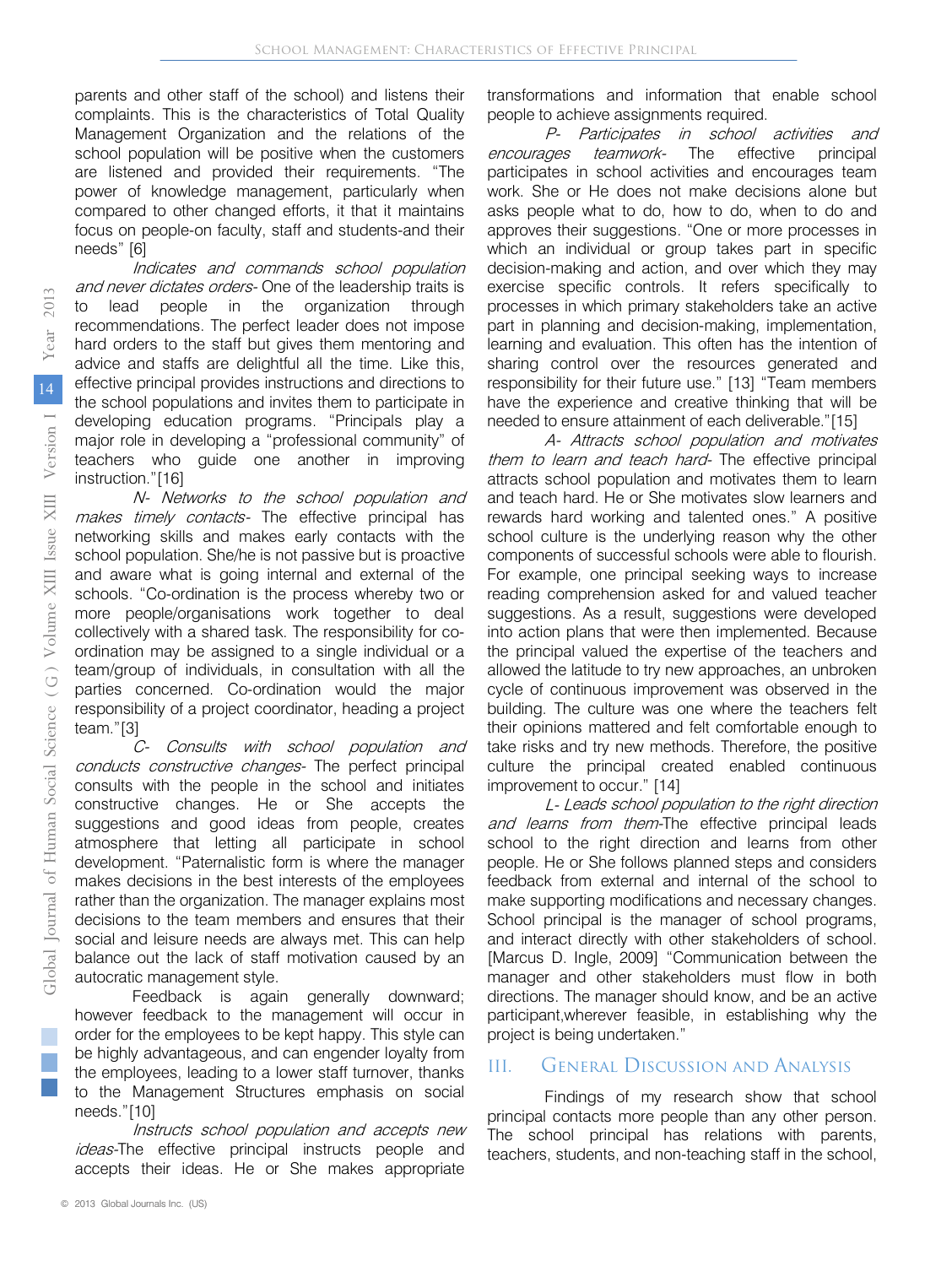education management and peer teachers. The school principal solves school problems, manages school programs, helps teachers, students and other

customers of the school and sets roadmap for the school activities.



Figure 1.1 : shows relations of school population where Pr stands for principal, Pt stands for parents, Ea stands for education authority, Tr stands for teacher, Nt stands for non-teaching staff and St stands for student.

- P- Plans school activities and provides quidelines
- $R$  Respects the wishes of the school population, replies their requirements and listens
- I- Indicates and commands school population and never dictates orders
- N- Networks to the school population and makes timely contacts
- C- Consults with school population and conducts constructive changes
- Instructs school population and accepts new ideas
- P- Participates in school activities and encourages teamwork
- A- Attracts school population and motivates them to leam and teach hard
- L- Leads school population to the right direction and leams from them



#### References Références Referencias

- 1. Coleman, Marianne, Glover And Derek (2010) Educational Leadership And Management: Developing Insights And Skills, Open University Press.
- 2. Colin Mcnally, Helen Smith And Peter Morrison (2011) Improving Portfolio, Programme And Project Financial Control, Http://Www.Best-Management-Practice.Com/Gempdf/Improving\_Financial\_Control \_White\_Paper\_June11.Pdf
- 3. Dr Anne Touwen (2001) Handbook For Projects: Development Management And Fundraising, Convener Ifuw Special Committee On Project Development.
- 4. Insights And Trends: Current Programme And Project Management Practices, Price Water House Coopers.
- 5. Ira Pant, Bassam Baroudi (2007) Project Management Education: The Human Skills Imperative, School of Natural And Built Environments, University of South Australia (City East), North Terrace, Adelaide, South Australia, Australia.
- 6. Lisa A. Petrides and Thad R. Nodine (2003) Knowledge Management In Education: Defining The Landscape, The Institute For The Study Of Knowledge Management In Education.
- 7. Marcus D. Ingle, Ph.D. (2009) Managing Programs & Projects For Effectiveness And Sustainability: The Logical Framework Approach, Center For Public Service Executive Leadership Institute, Http://Www. Pdx.Edu/Sites/Www.Pdx. U.Eli/ Files/ Managing%20 programs%20and%20projects%20-%20logical%20 framework%20approach.Pdf.